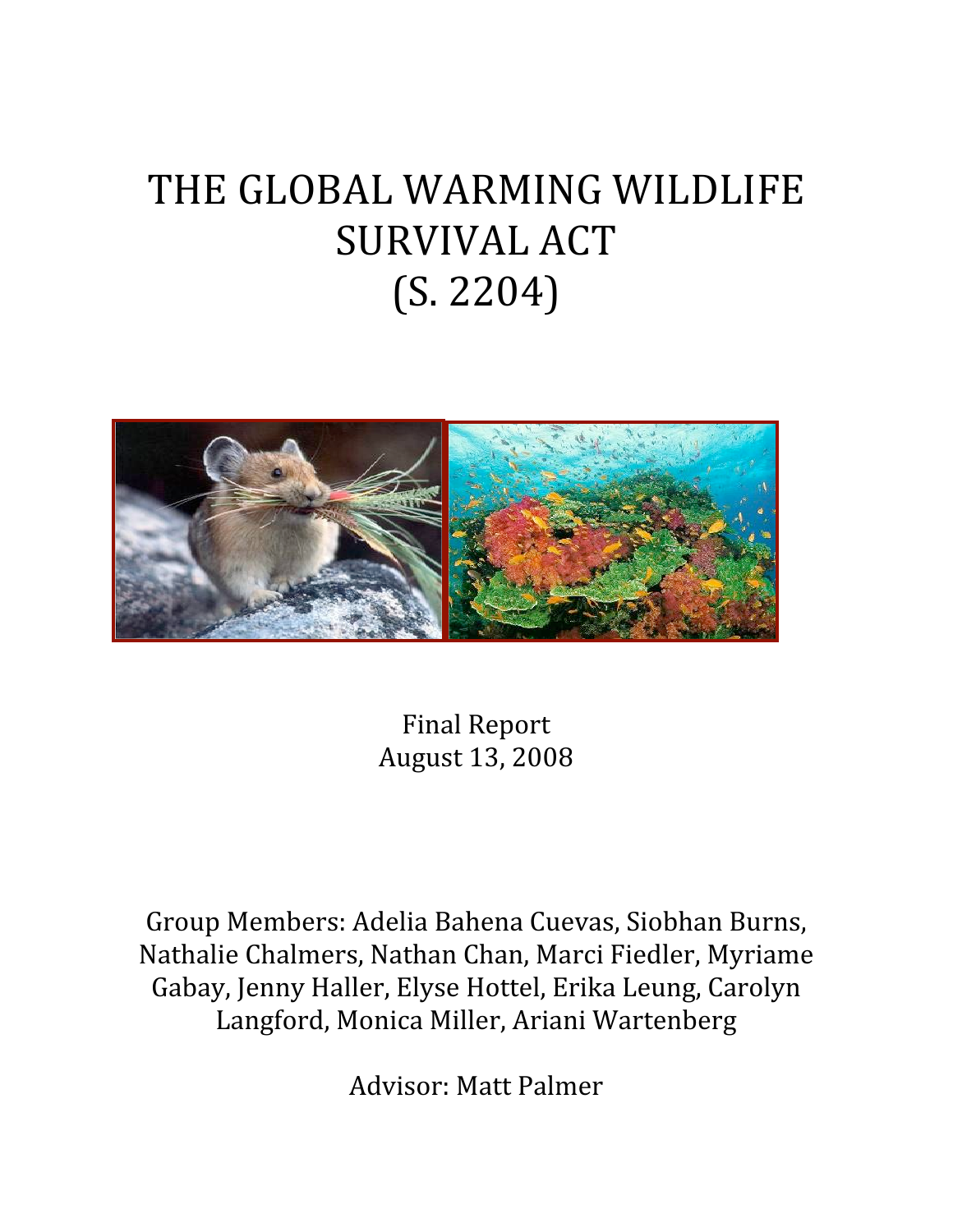## **Table
of
Contents**

| Measuring the Success of the Global Warming Wildlife Survival Act11 |  |
|---------------------------------------------------------------------|--|
|                                                                     |  |
|                                                                     |  |
|                                                                     |  |
|                                                                     |  |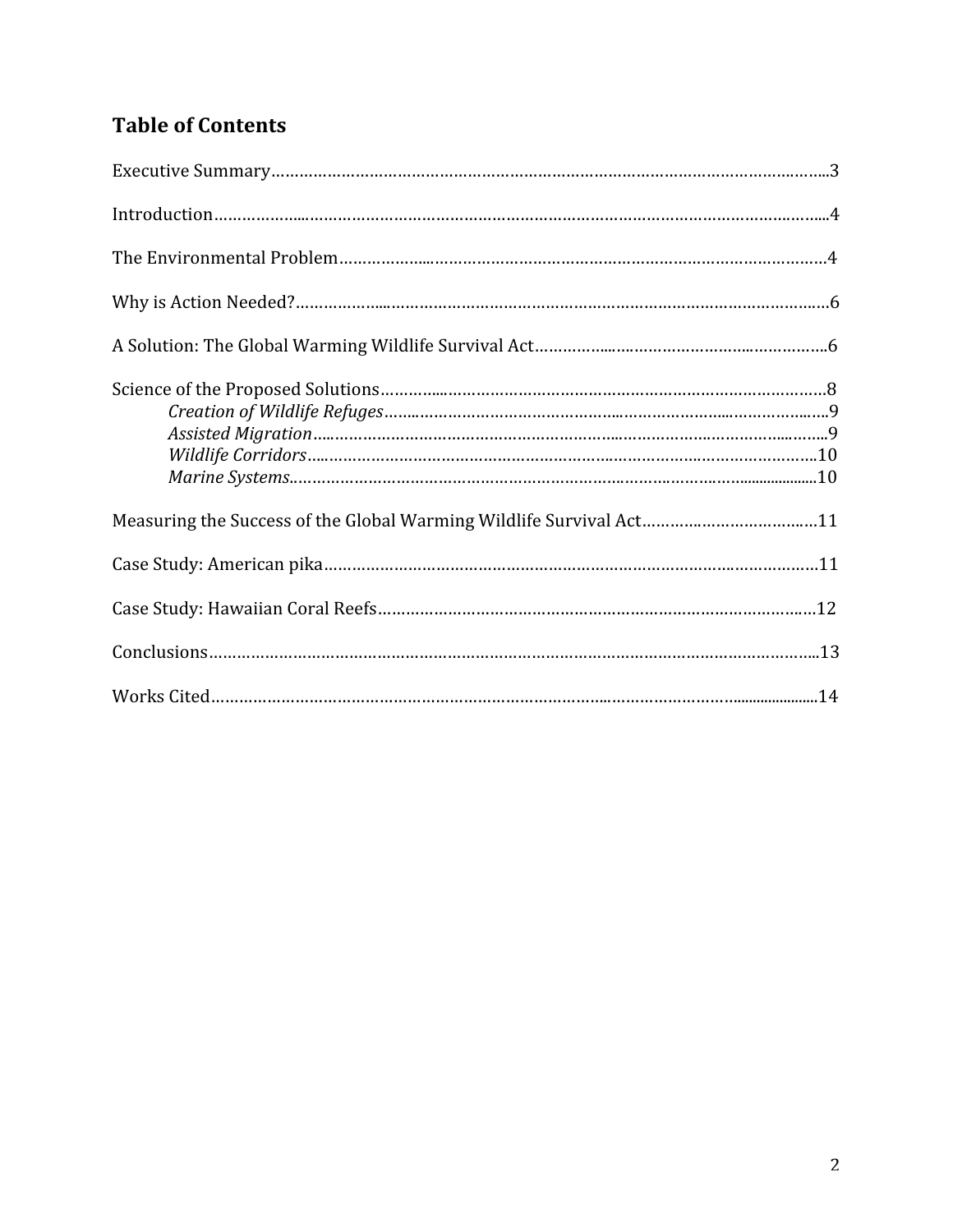#### **Executive
Summary**

Climate change is an impending reality that will adversely affect wildlife. According to
the
Intergovernmental
Panel
on
Climate
Change
(IPCC),
ambient
temperatures
will increase by at least 1.5-2.5° C by the end of the century. This rapid rise in temperature will have extensive impacts on ecosystems throughout the United States. Climate change will contribute
to
habitat
fragmentation,
alter
the
composition
of
habitats,
change
the
spatial ranges
of
species,
and
disrupt
phenological
events.

Moreover,
sea
level
rise
and
ocean acidification will threaten organisms in marine systems and coastal regions. In addition to these
direct
effects,
climate
change
will
also
increase
the
range
of
pests
and
pathogens, which will further jeopardize the health of imperiled species. All together, climate change will threaten biodiversity and crucial ecosystem services, making it an imminent concern for
wildlife
management
policy.

Without
human
intervention,
many
species
will
go
extinct due to the effects of climate change.

The
Global
Warming
Wildlife
Survival
Act
seeks
to
address
the
negative
impacts
of climate
change
on
wildlife.

Title
I
of
the
Act
requires
the
Secretary
of
the
Interior
to establish
a
national
strategy
for
addressing
these
impacts.

An
Advisory
Board
of
scientists from relevant fields will be created to advise the Secretary and inform the national strategy.

Under
this
title,
the
Secretary
will
also
create
a
National
Global
Warming
and Wildlife Science Center as well as grant programs for further research on the effects of climate
change
on
wildlife.

Title
II
covers
ocean
programs,
which
address
sea
level
rise
and ocean
acidification.

Under
this
title,
the
Secretary
must
develop
a
national
strategy
for addressing the impacts of climate change on oceans and marine life. Title III of the Global Warming Wildlife Survival Act provides special consideration for imperiled species, and it instructs
the
Secretary
to
hold
national
symposia
to
determine
the
impact
of
global warming
on
imperiled
species.

The
solutions
addressed
by
the
legislation
focus
on
entire
ecosystems
by
seeking
to mitigate
the
impacts
of
climate
change
not
only
on
species,
but
also
on
their
habitats. Proposed
solutions
will
focus
on
increasing
biodiversity
and
ecosystem
resilience
in affected
areas.

The
legislation
addresses
the
importance
of
establishing
effective monitoring
programs
and
proposes
a
number
of
traditional
conservation
techniques
for implementation,
such
as
wildlife
refuges,
assisted
migration
programs,
and
wildlife corridors.

New
strategies
will
also
be
devised
under
the
research
provisions
of
the
act
to address controversies and deficiencies of these traditional methods in the face of uncertain climate
change.

The ultimate goal of the Act is survival of species, which encompasses both protection and recovery against the negative impacts of climate change. Recovery of a species is defined as
one
that
exhibits
stable
or
growing
populations,
decreases
in
threats,
and
a
low
risk
of extinction. When measuring the success of the Act, mere survival of a species is an unsuitable
measure
because
a
species
could
be
deemed
surviving
even
if
only
a
few individuals
remain.

Thus,
other
demographic
factors
must
be
taken
into
account.

Through creation of an institutional framework and consideration of specific species recovery schemes, this Act creates a foundation for improving species survival in the face of
global
warming.

While
the
legislation
is
by
no
means
a
comprehensive
solution,
it
lays crucial
groundwork
for
mitigating
the
effects
of
climate
change
on
wildlife.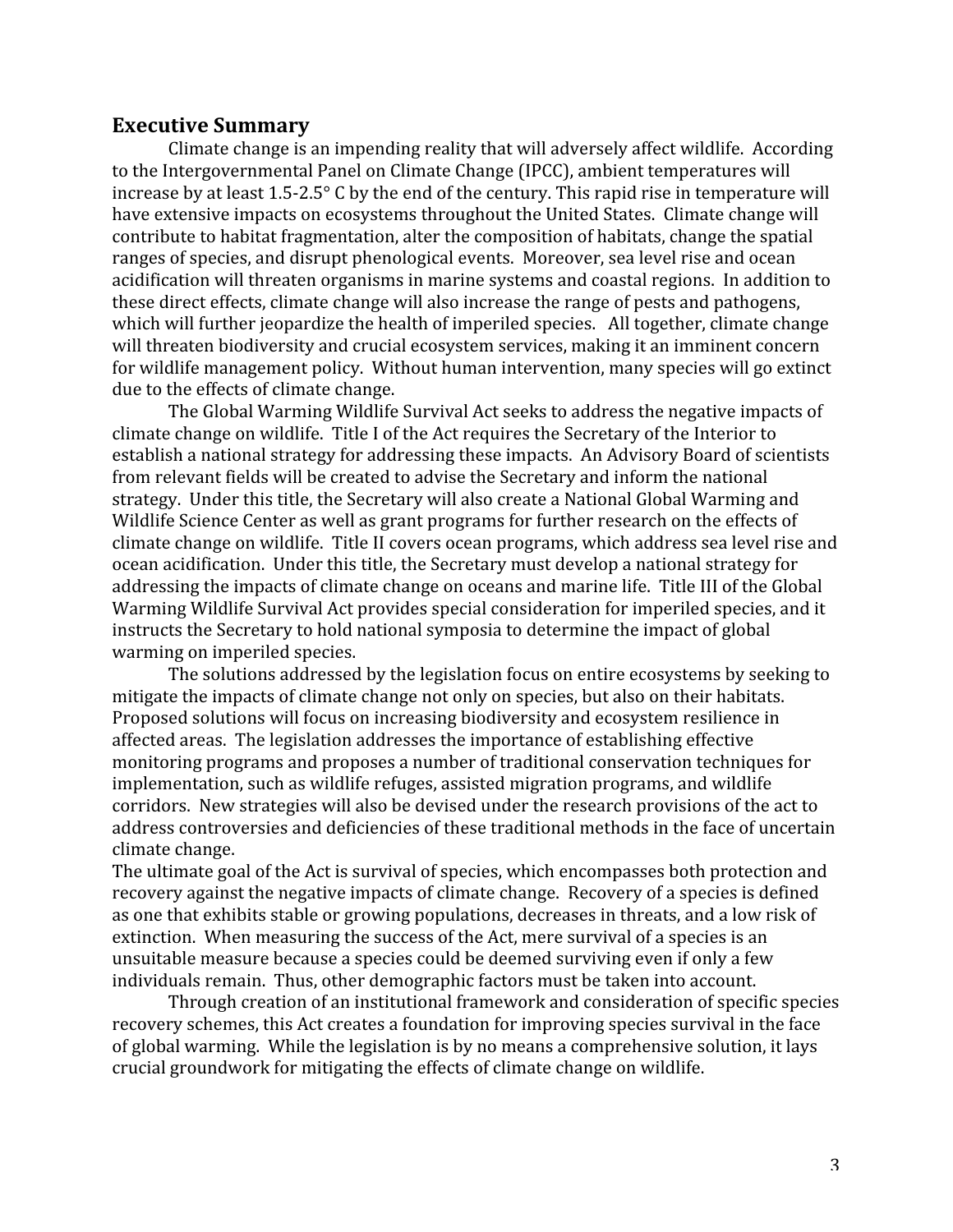## **Introduction**

The
Intergovernmental
Panel
on
Climate
Change's
(IPCC)
4th
report
in
2007 confirmed
that
anthropogenic
activity
is
causing
large‐scale
climate
changes.

The
most apparent changes are steep rises in ambient and sea surface temperatures. These climate changes
are
likely
to
have
negative
impacts
on
wildlife.

Based
on
mid‐range
climate estimates for 2050, 15-37% of species will be "committed to extinction" (Thomas, 2004). A species'
biological
traits,
community
interactions,
and
habitat
are
strongly
influenced
by climate. Therefore, changes in climate will force wildlife to change as well. The accelerated rate
at
which
these
changes
are
occurring
will
preclude
most
evolutionary
adaptation
to changing
circumstances.

Anthropogenic
destruction
of
habitat
has
exacerbated
the problem.

The
purpose
of
the
Global
Warming
Wildlife
Survival
Act
(Act)
is
to
establish
a national
strategy
for
the
United
States
to
aid
wildlife
in
adapting
to
climate
change.

This national
strategy
will
inform
all
federal
land
and
wildlife
management
decisions
in
the hopes of preserving biodiversity (S. 2204, 2007).

## **The
Environmental
Problem**

Global warming is the change in the annual mean surface temperature and related aspects
of
climate
over
a
considerable
period
of
time
that
are
attributed
directly
or indirectly
to
human
activity.

Anthropogenic
activity
affects
climate
by
increasing
the amount of greenhouse gases, namely carbon dioxide  $(CO2)$ , nitrous oxide  $(N_2O)$ , methane  $(CH<sub>4</sub>)$ , hydroflourocarbons (HFCs), perflourocarbons (PFCs), and sulfur hexafluoride (SF<sub>6</sub>). present
in
the
atmosphere
(IPCC,
Working
Group
II,
2007).

These
gases
act
as
a
blanket
to absorb
infrared
radiation,
or
heat
emitted
from
the
Earth's
surface,
which
warms
the Earth's surface. During the last century, Earth's temperature has risen by 1.5°C and scientists predict that the global temperatures will continue to increase another 3-15°C by the
end
of
this
century
(Houghton,
1997).

In North America, the annual mean warming is likely to exceed global mean warming in most areas. This warming is likely to be the greatest in Northern areas in the winter and in the Southwest in the summer. Precipitation is very likely to increase in the Northeast
United
States
and
decrease
in
the
Southwest.

The
lengths
of
the
snow
season and
snow
depth
are
very
likely
to
decrease
over
the
entire
United
States
(Christensen, 2007).

Changes
in
climate
will
also
result
in
increased
frequency
and
intensity
of
extreme weather events such as tornadoes, droughts, or floods. Elevated concentrations of greenhouse
gases
have
also
contributed
to
the
acidification
of
the
world's
oceans.

When carbon
dioxide
comes
into
contact
with
the
oceans
it
produces
carbonic
acid.
Increased concentrations
of
carbon
dioxide,
increases
the
amount
of
carbonic
acid
produced, reducing the overall pH of the oceans, thus rendering the oceans more acidic (Caldeira, 2003).

The
changes
in
climate
observed
over
the
last
century
are
already
affecting
wildlife worldwide. Anthropogenic climate change is occurring on a much more rapid time scale than
natural
variation.

As
such,
ecosystems
have
a
reduced
capacity
to
adapt
to
these changes
(Harley,
1999;
Houghton,
1997).

Because
the
rate
at
which
climate
change
will occur
is
still
uncertain,
it
is
difficult
to
predict
whether
species
will
be
able
to
adjust
their ranges fast enough to account for these changes (IPCC, Working Group II, 2007). Over the past
century,
scientists
have
observed
changes
in
species
distribution
or
phenotypic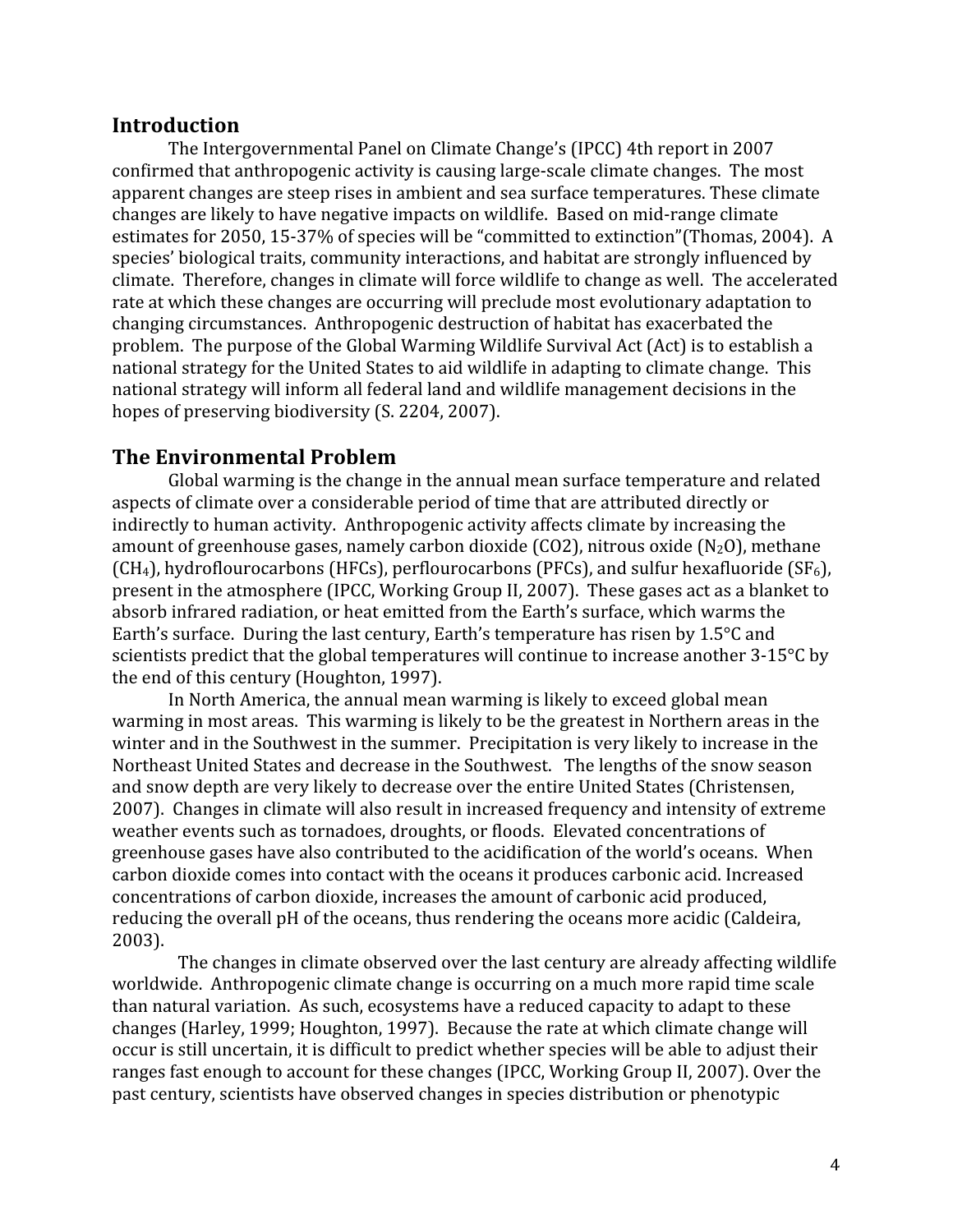variation
in
as
much
as
59%
of
the
1,598
observed
species.
The
majority
of
observed changes
were
in
the
direction
dictated
by
climate
change,
strongly
suggesting
that
these changes
are
connected
to
climate
(Parmesan,
2006).

In
its
latest
report,
the
IPCC
Working Group II stated that 20-30% of plant and animal species assessed so far are likely to be at risk
of
extinction
if
global
average
temperatures
increase
by
more
than
1.5‐2.5°C
(IPCC, Working
Group
II,
2007).

In North America, scientists expect terrestrial species ranges to continue to shift northward and upward in altitude as temperatures continue to rise (IPCC, 2002). On average,
range
boundaries
moved
6.1
kilometers
per
decade
northward
or
6.1
meters
per decade
upward.

If
northern
range
boundaries
are
restricted
the
loss
of
suitable
habitat
at southern
boundaries
causes
absolute
range
size
to
be
reduced,
increasing
species'
risk
of extinction
(Parmesan,
2006).

Polar
species
and
species
occupying
tops
of
mountain habitats are especially at risk because there is no additional habitat to which then can migrate.

Fragmentation
of
suitable
habitat
and
lack
of
migration
corridors
will
also
be
an issue
as
species
attempt
to
move
to
remain
within
favorable
conditions
(IPCC,
2002).

In Alaska, tundra will likely disappear from the mainland, leading to a loss of crucial habitats for migratory waterfowl and mammal breeding. The loss of this habitat will also lead to loss of animal and plant species used by indigenous peoples. Other unique ecosystems such
as
prairie
wetlands,
coastal
salt
marshes,
and
arid
landscapes
are
especially vulnerable to climate change.

Effective adaptation is unlikely for species adapted to specific narrow habitats (IPCC,
2002).

The
timing
of
phenological
events,
such
as
migration,
is
also
expected
to change.

Earlier
spring
arrivals
of
both
bird
and
insect
species
have
already
been
observed, with
an
average
spring
advancement
of
2.3
days
per
decade
(Parmesan,
2006). Phenological
changes
can
lead
to
mismatches
in
seasonal
events,
such
as
the
arrival
of species and the availability of their food sources (IPCC, 2002).

Marine habitats will be affected by rising temperatures, resultant sea level rise and changes
in
precipitation
(IPCC,
2002).
Waters
off
the
coast
of
California
have
warmed
2°C over the last century causing a significant increase in southern-range ocean species and a decrease
in
northern‐range
ocean
species
(Parmesan,
2006).

In
Louisiana,
Florida,
and
on the Atlantic coast of the U.S., sea level rise and increased storm surges will lead to increased coastal
erosion,
coastal
flooding
and
saltwater
intrusion.

The
IPCC
predicts
that
50%
of North
American
coastal
wetlands
could
be
inundated.

Stream
fish
habitats
are
expected
to decline
by
47%
for
cold‐water
species,
50%
for
cool‐water,
and
14%
for
warm‐water species.

The
Great
Plains
region
is
already
experiencing
summer
water
temperatures
near lethal
limits
for
stream
fish.

In
western
North
America,
snowmelt
dominated
watersheds will experience earlier than normal spring flows and reductions in overall flows, affecting freshwater
aquatic
species
(IPCC,
2002).

The
northward
and
upward
movement
of
pest
species
and
diseases
will
also
affect wildlife (Parmesan, 2006). As temperatures increase, pests are able to expand their ranges, exposing
organisms
which
have
never
come
into
contact
with
these
threats
before. Humans
are
also
at
risk
from
this
change,
as
pests
such
as
mosquitoes
expand
their
range, carrying
diseases
such
as
West
Nile
virus.

The
concern
of
tropical
pests
migrating
to
new climes
increases
as
the
temperature
ranges
shift
and
warmer
weather
becomes
more prevalent
in
northern
regions
(Parmesan,
2006).

Vectors
for
emerging
pathogens
are already
expanding
in
range.
The
emergence
of
West
Nile
Virus
is
an
example
how
the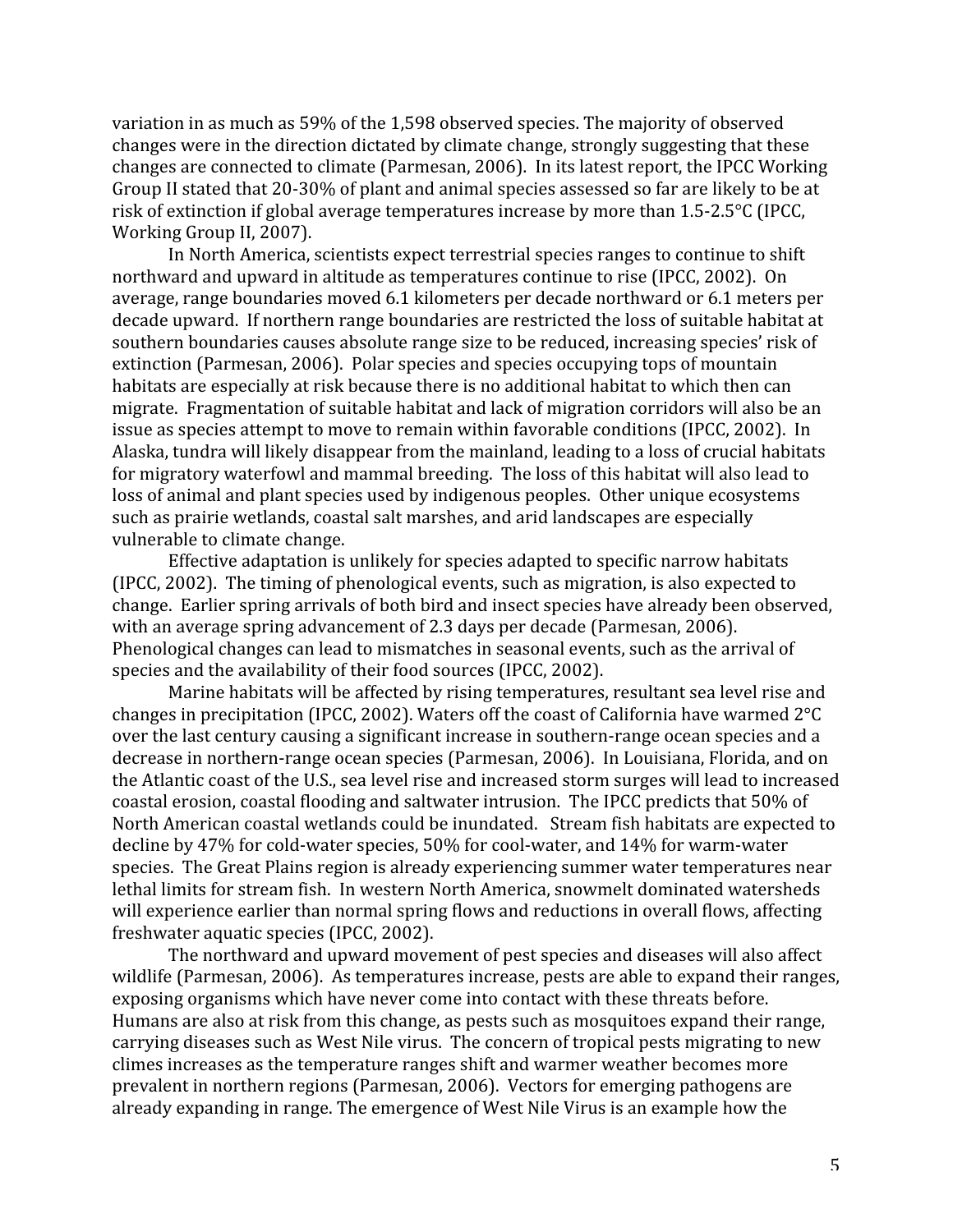expanding ranges of pathogen vectors will impact public and animal health. Aedes spp. and Culex
spp.
are
common
mosquito
vectors
capable
of
transmitting
West
Nile
Virus in
the United States. In just nine vears West Nile Virus has spread across the United States from New
York
City
to
Washington
State. Cervids
such
as
deer
are
primarily
affected,
but raptors and multiple other bird species are susceptible to the virus as well. While livestock, pets
and
people
are
all
susceptible
to
West
Nile
virus
currently
there
is
only
a
vaccine available
for
horses
(CDC,
2008).

## **Why
is
Action
Needed?**

Wildlife is critical to the overall functioning of the planet, as well as significant contributors to the economic value of the planet. In a seminal paper on the value of ecosystem
services,
Costanza
and
colleagues
identified
many
areas
in
which
wildlife contribute
to
ecosystem
services.

Ecosystem
services
are
undervalued
because
they
are not
included
in
traditional
economic
market
systems,
nor
are
they
normally
thought
of
in quantifiable
economic
terms
(Costanza,
1997).

Wildlife contribute to ecosystem services in a variety of ways. Insects such as bees and butterflies pollinate crops. Fish and game also contribute direct value to the human food supply. Furthermore, many species of wildlife provide biological controls for other species
such
as
keystone
predator
controls
of
prey
species
and
herbivore
control
of
plant species. Wildlife also contribute to the genetic resources available for researchers studying new
medicines
and
materials
for
the
advancement
of
human
health.

Recreational
activities are often dependent on the presence of wildlife, including eco-tourism and sport fishing. In some
cultures,
wildlife
also
contribute
to
the
spiritual
health
of
the
human
population (Costanza,
1997).

Because the impacts of global climate change are so widespread, many species of wildlife will not be able to adapt to these changes without human intervention. No policy to date is suited to preventing the impacts of climate change from adversely affecting wildlife (Rohlf, 2005). In the U.S., natural resource managers lack the information needed to
make
informed
policy
decisions
about
wildlife
management.

Without
this
baseline information,
all
decisions
about
wildlife
management
become
reactionary.

Comprehensive monitoring
systems
and
models
to
predict
future
changes
are
needed
for
effective management
(GAO,
2007).

A
new
policy
is
needed
that
builds
on
the
groundwork
laid
by past
wildlife
management
legislation.

For
instance,
the
Endangered
Species
Act
of
1973 (ESA)
protects
species
and
their
habitat
only
after
it
has
been
demonstrated
that
their numbers
are
dwindling.

Even
for
species
currently
protected
under
the
ESA,
there
is
no explicit
consideration
of
how
climate
change
may
affect
them
(Rohlf,
2005).

## **A
Solution:
The
Global
Warming
Wildlife
Survival
Act**

The
Global
Warming
Wildlife
Survival
Act
(Act)
addresses
the
effects
of
climate change
on
wildlife
by
requiring
the
Secretary
of
the
Interior
to
"establish
a
national strategy for assisting wildlife populations and habitats in adapting to the impact of global warming (S. 2204, 2007)." Under the Act, wildlife is defined as "any species of wild, freeranging fauna including fish and other aquatic species and any fauna in a captive breeding program."

Title
I
of
the
Act
requires
that
the
national
strategy
should
be
based
on
the
best available science, provided to the Secretary by an Advisory Board (Board). The Board will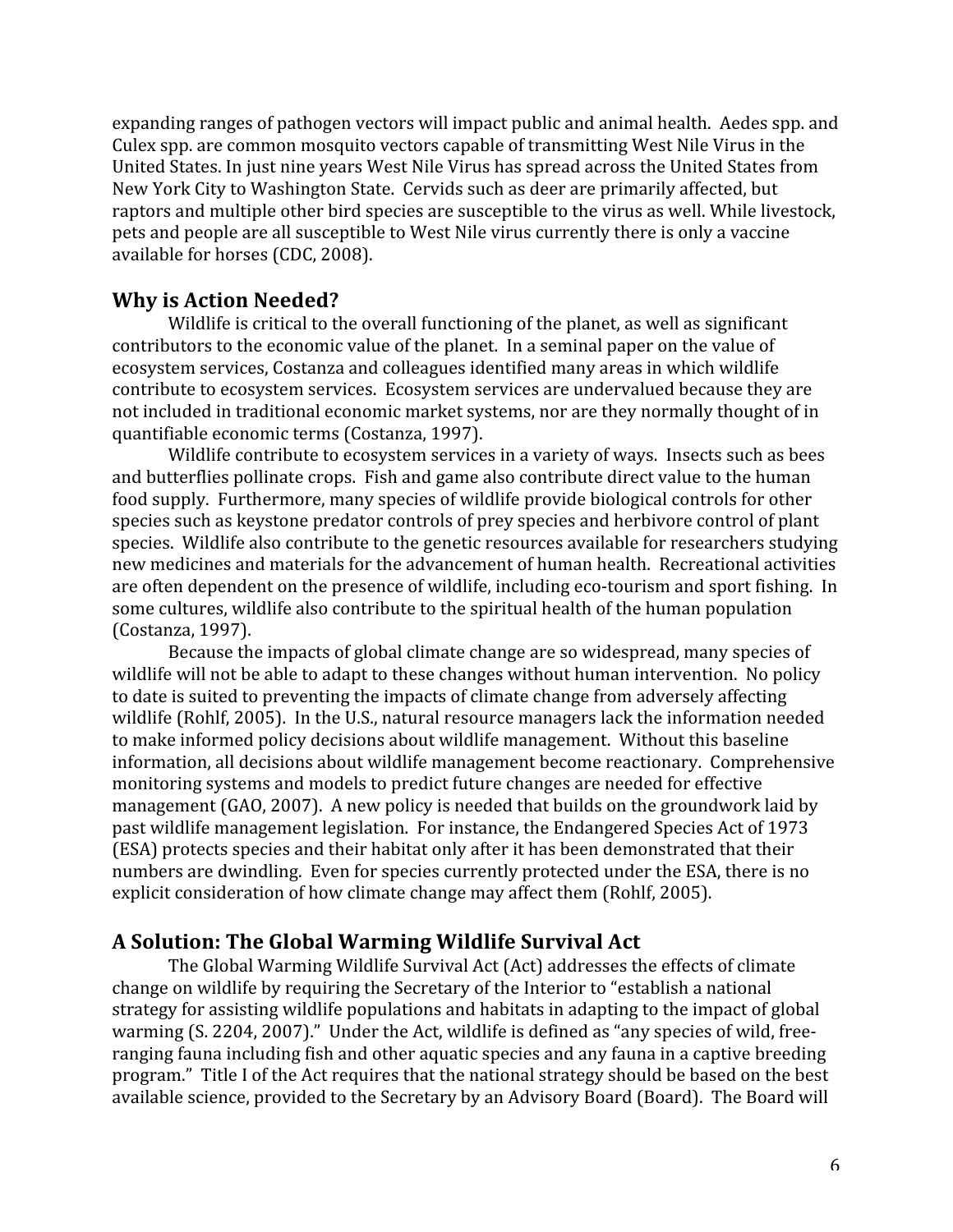be composed of ten to twenty members with expertise in a variety of disciplines, including wildlife biology, ecology, and climate change and the Director of the National Global Warming and Wildlife Science Center, also established under the Act. The Secretary should consult
with
state
and
local
agencies,
and
provide
an
opportunity
for
public
comment
when establishing
the
national
strategy.

The
strategy
should
include
goals
and
plans
for implementation,
including
relevant
timeframes.

The
national
strategy
should
then
be incorporated into all subsequent federal land management policies and plans. Since the federal government manages approximately 30% of U.S. land area, this provision will result in
substantial
application
of
the
research
and
implementation
conservation
and
recovery programs
(S.
2204,
2007).

After
five
years,
and
every
ten
years
thereafter,
the
national strategy
should
be
revised
to
reflect
the
most
up
to
date
information.

The Secretary must also establish the National Global Warming and Wildlife Survival Center, which will coordinate scientific research on national issues relating to the impact
of
global
warming
on
wildlife,
wildlife
habitat
and
mechanisms
for
adaptation,
and the mitigation of negative impacts. The Act will also establish a grant program for federal and
state
agencies,
territories,
regional
partnerships,
Indian
tribes,
universities
and conservation
organizations.

Successful
grants
will
seek
to
improve
the
conditions
of
the species
considered,
be
broad
in
geographic
scope,
and
be
cost
effective
(S.
2204,
2007).

Allocation
of
funding
for
Title
I
is
divided
into
three
categories.

Federal
agencies will receive 45% of the budget to develop and implement the national strategy. Twentyfive percent of funds will be available to federal agencies to carry out the national strategy through the implementation of fish and wildlife programs. The remaining 30% will be made available in the form of grants to States and Indian tribes for carrying out adaptation programs
or
revising
current
wildlife
assistance
plans
(S.
2204,
2007).

Title II of the Act covers ocean programs, which addresses the issues related to sea level
rise
and
ocean
acidification.

The
act
recognizes
that
healthy
ecosystems
are
more resilient than degraded ecosystems and that the natural resources found in coastal, ocean, and
Great
Lakes
ecosystems
will
be
jeopardized
by
the
impacts
of
global
warming.

The Secretary is required to establish a national strategy to "protect, maintain, and restore coastal
and
marine
ecosystems"
(S.
2204,
2007).

The
strategy
should
include
measures
to "avoid, alleviate, or mitigate" the impacts of global warming, including sea level rise and ocean
acidification.

Title
II
also
includes
provisions
for
the
development
of
offshore alternative
energy
programs
as
well
as
carbon
capture
and
sequestration
activities
(S. 2204,
2007).

Title
II
also
adds
an
amendment
to
the
already
existing
Coastal
Zone
Management Act
of
1972.

Termed
"Section
320:
Climate
Change
Resiliency
Planning,"
the
amendment establishes the conditions of eligibility of coastal states for federal assistance. Federal help is proposed in the form of financial grants, technical assistance, and/or general help in the development and implementation of plans to mitigate changes in coastal species' resiliency in
response
to
climate
change
(S.
2204,
2007).

Title III of the Act provides for a Special Imperiled Species Program. Imperiled species are defined as species listed under the ESA, species proposed for listing under the ESA, candidate species under the ESA, species listed as endangered under any state law, or species whose populations are declining at a significant rate. The Secretary must convene scientific symposia to examine the ecological impact of global warming on each imperiled species. The reports produced from these symposia should include an assessment of the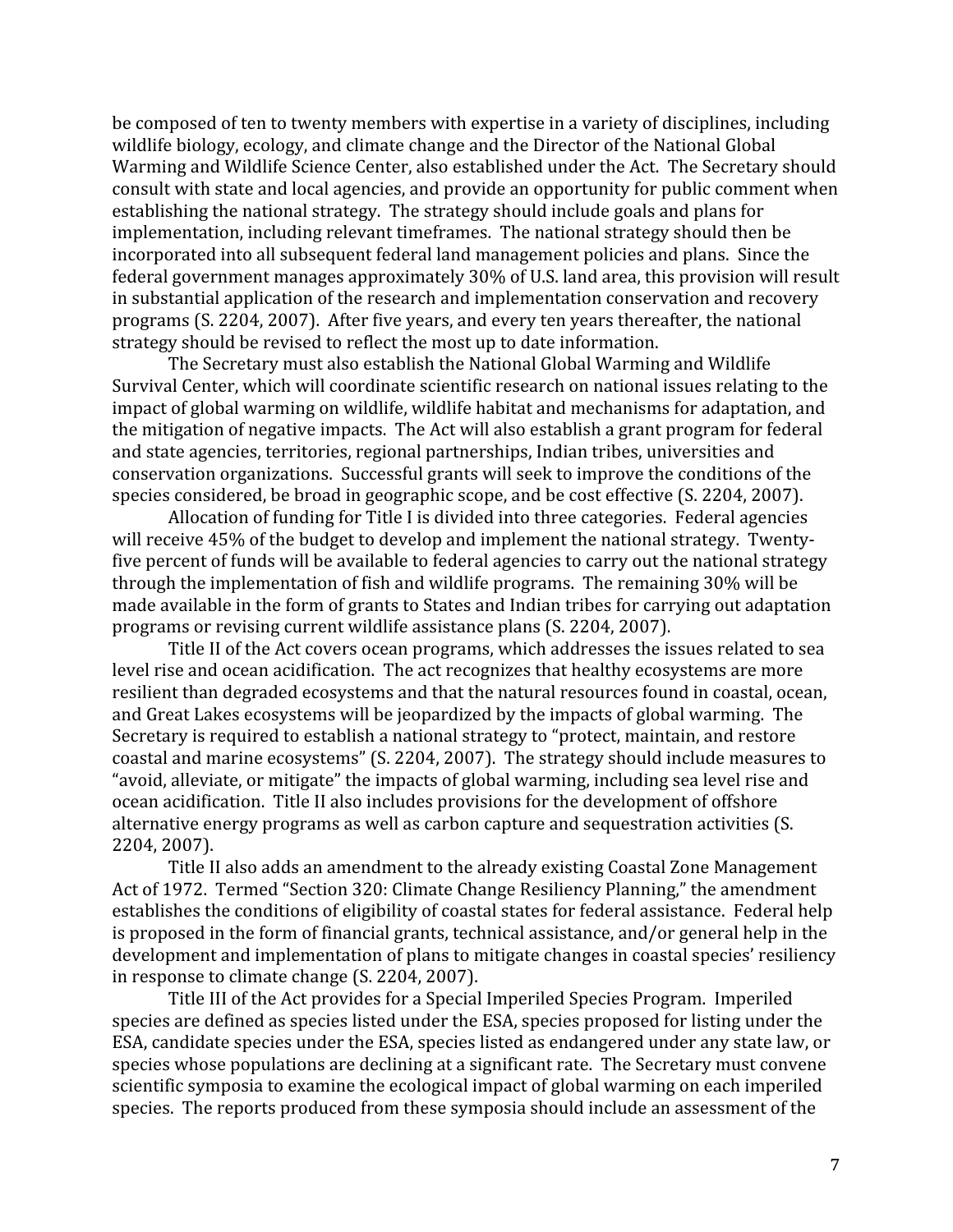impact of global warming on each imperiled species, recommendations for federal, state, and local agencies in assisting imperiled species in adapting to global warming, and other relevant
ecological
information
(S.
2204,
2007).

Overall, the central focus of the Act is research. The Secretary is required to develop the national strategy in cooperation with scientists from a variety of disciplines as well as state,
local,
and
tribal
governments.

This
cooperative
structure
enforces
an
overarching management
framework,
coordinating
all
existing
institutions
and
legislation.

This
system will provide a centralized source of information through the Science Center, reduce research
costs,
clearly
define
stakeholders,
and
maximize
the
impact
of
government funding by working with existing entities. While the solution is essentially administrative, it
is
somewhat
vague
which
may
lead
to
difficulties
in
implementation.

Communication and
coordination
between
entities
may
also
prove
to
be
costly
and
time
consuming. However,
vague
policy
allows
for
adaptive
strategies,
which
will
be
necessary
in
dealing with climate change. (S. 2204, 2007).

### **Science
of
the
Proposed
Solutions**

The focus of these solutions is preserving biodiversity, which is linked to ecosystem resilience. Ecosystem resilience is defined as an ecosystem's capacity to recover from disturbances and to retain ecosystem functions despite environmental stresses, such as ocean
acidification
or
fluctuating
ambient
temperatures.

Additionally,
the
stability
of ecosystems can be disturbed through the loss of a single keystone species (Hughes T. P., 2005).

Increased
biodiversity
can
boost
ecosystem
resilience
(Levin
S.A.,
2008).

Initial monitoring
efforts
should
focus
on
indicator
species
that
can
serve
as
a
gauge
of
ecosystem health. Collecting demographic information will allow analysts to predict future population trends and extinction risks. The assessment of the current "on the ground" situation of species
and
their
habitats
will
enable
scientists
to
effectively
prioritize
management actions
in
order
to
maximize
biodiversity
conservation
(Campbell,
2002).

In addition to monitoring, proposed programs for the mitigation of climate change effects
on
terrestrial
wildlife
include
the
creation
of
wildlife
refuges,
assisted
migration, and the establishment of migration corridors. The overarching concern with solutions is a lack of certainty. The most volatile arguments surround modeling of regional climate variability.

Developing
precise
regional
models
is
extremely
difficult
as
there
is
a significant margin of error, and this complicates the development of policies and requires adaptive actions. Challenges in estimating the timing of climate change events also complicates
the
establishment
of
timetables
for
program
implementation.

It
will
also
be difficult to convince the public that the benefits of these programs will exceed the costs because
the
economic
burden
is
immediate,
while
the
benefits
are
delayed
(Smith,
1997).

Proposed
techniques
to
assist
wildlife
also
have
inherent
risks
that
must
be considered before any conservation activities are initiated. Pathogens and invasive plant and
animal
species
may
accidentally
be
introduced
or
moved
across
boundaries
that
were previously
impenetrable
due
to
altitude,
distance
or
other
natural
barriers. If
a
particular species is near the brink of extinction, introducing a pathogen may be enough to push the dwindling
population
into
extinction (Parmesan,
2006).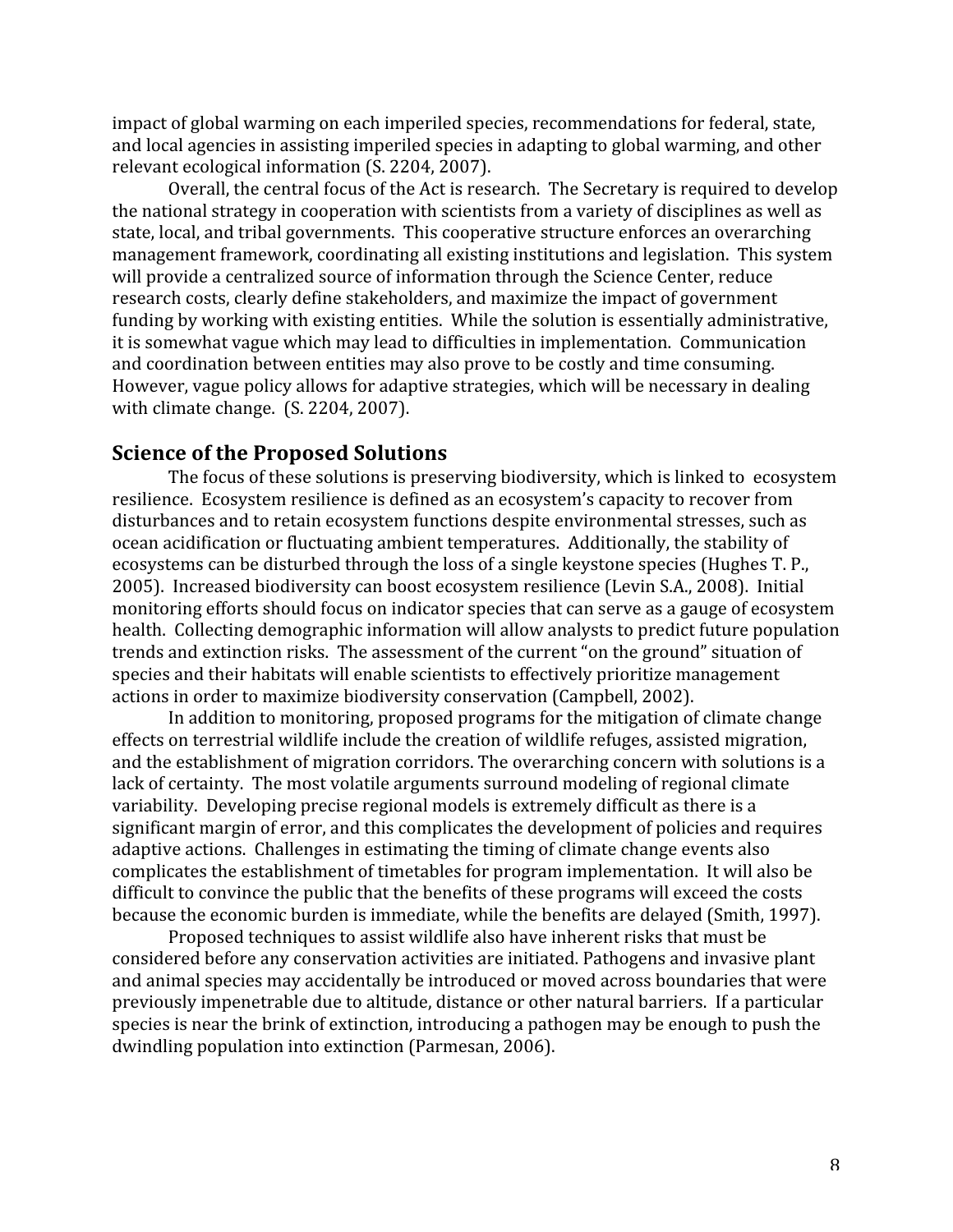#### *Creation
of
Wildlife
Refuges*

Global warming is expected to modify the ranges of certain animals, which will tend to
migrate
towards
northern
latitudes
or
upward
in
altitude
to
remain
within
their
suitable temperature niches. However, it is unlikely that the location of these new habitats will coincide
with
currently
protected
lands.

Research
programs
should
be
established
to determine the climatic conditions in which species have thrived historically and to model a projection of geographic locations where these conditions will occur in the future. Such projections
can
then
be
used
to
establish
appropriate
refuges
for
an
altered
climate.

In addition,
habitat
buffer
zones
should
be
created
around
areas
that
are
particularly impacted by anthropogenic activities linked to climate change. For example, humancaused
wildfires
are
likely
to
increase
in
regions
where
climate
change
reduces precipitation
(Intergovernmental
Panel
on
Climate
Change,
2007).

The
creation
of
habitat buffers
directly
protects
ecosystems
and
habitats
from
anthropogenic
activities. Additionally, buffer zones around existing habitats will be necessary for populations to be able
to
move
on
their
own
as
a
response
to
habitat
shifts
(Hilbert,
2007).

Refuges may be unable to effectively mitigate the effects of climate change because of
their
static
nature.

Climate
change
causes
variations
in
the
range
of
wildlife,
so
refuges with static boundaries could be costly and ineffective. Given the extent of human development in the U.S., it would be virtually impossible to create mobile or flexible refuge boundaries. Theoretically, the expansion of current refuges would be a possibility, but only if
we
could
accurately
determine
a
refuge
size
that
is
large
enough
to
provide
alternate habitat range. This solution may be the most cost effective, in that it would primarily use existing
range
areas
and
infrastructure
(Zimmer,
2007).

#### *Assisted
Migration*

In
cases
where
wildlife
is
particularly
imperiled,
assisted
migration
could
be
used
to move
individuals
from
one
area
to
another.

This
can
be
accomplished
through
two processes.

Reintroduction
is
a
process
by
which
individuals
or
populations
are
returned
to a
historical
habitat
from
which
they
were
displaced.

Relocation
is
the
movement
of populations
to
new
areas
with
increased
likelihood
of
survival
under
altered
climate conditions.

Reintroduction
and
relocation
contribute
to
increasing
intra‐
and
inter‐species diversity by increasing diversity both within a population and the diversity of species in a habitat or ecosystem. Increasing the number of individuals within a population or managing
gene
flow
through
assisted
migration
can
reduce
inbreeding
and
promote genetic
diversity,
which
also
contributes
to
healthier
population
dynamics
and
increased resilience. Conserving interaction networks between species is a key factor in maintaining community
dynamics,
which
may
increase
overall
ecosystem
resilience
(Dodd,
1991; McFadden,
2008).

Reintroduction
and
relocation
can
become
problematic
when
trying
to
decide
which species to relocate. Not all at risk species can be moved because of ecological concerns, cost
concerns,
and
the
issue
of
cost
allocation.

In
recent
years,
individual
groups
have
been responsible
for
a
particular
species
relocation.

In
order
to
promote
more
homogeneous management
approaches,
actions
actions
should
be
planned
in
accordance
with
the national strategy. There is also a risk in simply moving one species because that species is part
of
an
interconnected
ecological
environment.

The
Act
must
also
examine
the
viability of
moving
entire
networks
of
interconnected
species.

Unfortunately,
there
is
little
practical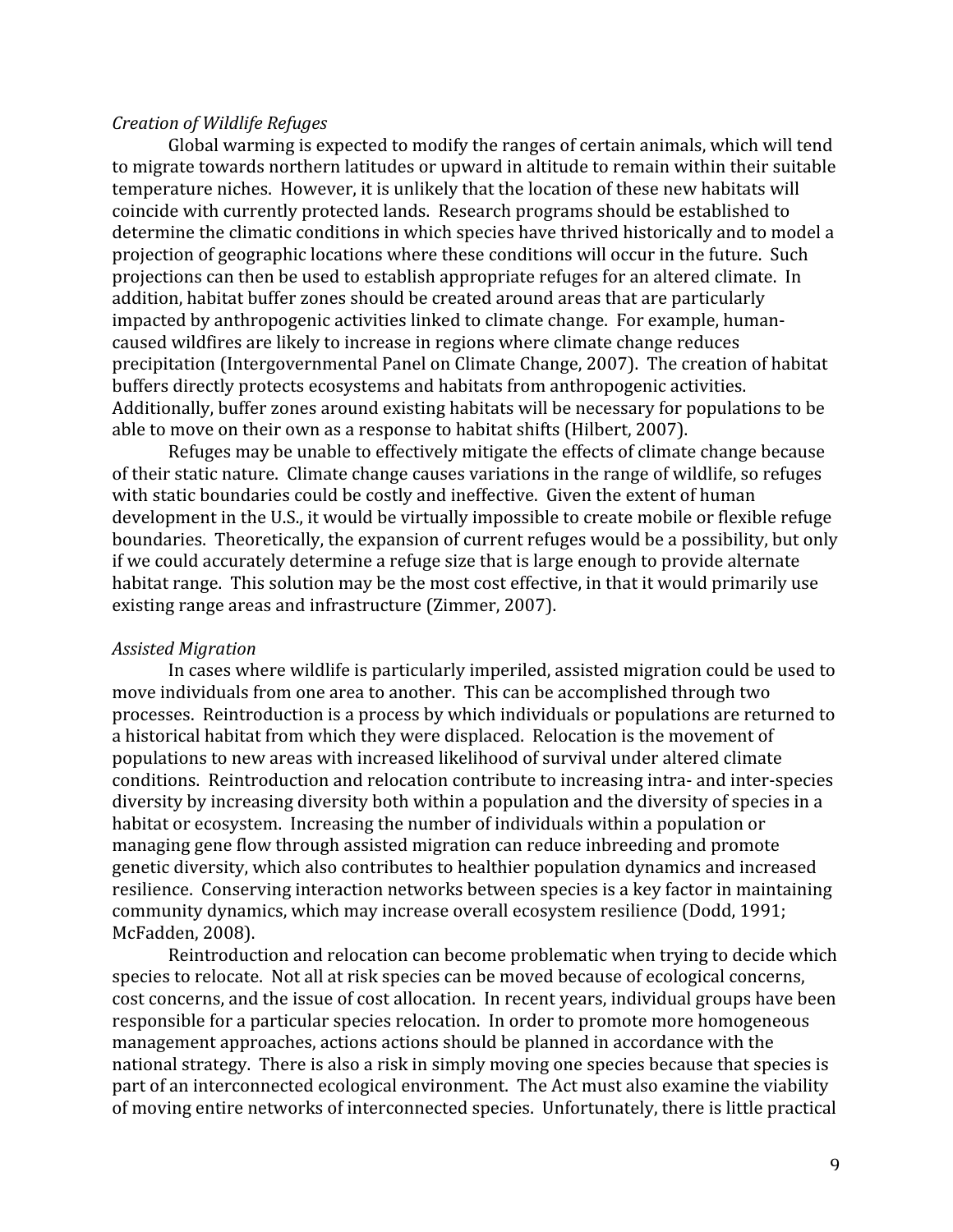knowledge or experience in the scientific community with regard to the movement of an entire
species
(Hunter,
2007).

#### *Wildlife
Corridors*

In
areas
affected
by
anthropogenic
fragmentation,
such
as
road
construction,
a specific type of assisted migration, which consists of the creation of corridors and linkages, should
be
implemented.

These
are
designed
to
connect
populations
that
live
in
patchy
or fragmented
habitats
(Bond,
2003).

The
creation
of
corridors
between
patches
promotes the
movement
of
individuals
and
populations
from
one
area
to
another.

This
movement allows
genetic
mixing,
thus
promoting
genetic
diversity.

Higher
mobility
of
individuals throughout
suitable
habitats
reduces
wildlife
vulnerability
to
localized
disturbance
of certain
patches.

Species
are
able
to
migrate
through
corridors
and
other
areas
to
avoid predation
or
look
for
food
sources
(Young,
2006;
McFadden,
2008).

Corridors
may
be constructed
in
previously
developed
areas.

This
helps
avoid
biodiversity
loss,
but
poses the
dilemma
of
retrofitting
developments
as
well
as
repurchasing
roads
and
structures
to build
corridors,
which
can
be
very
expensive.

Another
option
is
to
set
aside
undeveloped land for migration corridors. This option is much less costly since it is a preventative measure,
but
it
may
not
be
sufficient
if
barriers
to
migration
have
already
negatively impacted
species
or
ecosystems
and
thus
may
not
be
worth
the
investment
(Smith,
1997).

#### *Marine
Systems*

The main problems associated with marine habitats are ocean acidification and sea level rise. Mitigation of these effects is especially difficult because of our limited understanding
of
marine
ecosystems.

Traditional
wildlife
management
tools
such
as relocation and refuges are relatively ineffective in marine environments. Because there are no
natural
barriers
in
oceans,
marine
organisms
cannot
be
sequestered
in
one
area.

For sessile
species
such
as
corals,
relocation
may
be
a
viable
alternative
for
some
faster growing
species
(Mayor).

The
adverse
effects
of
ocean
acidification
and
sea
level
rise
are challenging
in
part
because
they
are
global
issues.

Ocean
acidification
is
accepted
as
a consequence
of
global
warming;
drastic
measures
would
need
to
be
taken
by
the
majority of
polluting
countries
to
reduce
CO2
emissions
in
order
to
mitigate
these
effects.

The
regional
effects
of
ocean
acidification
are
tied
to
changes
in
the
direction
and intensity of water currents, pH perturbations, and atmospheric  $CO<sub>2</sub>$  concentrations. A rise in
sea
surface
temperatures
is
thought
to
lead
to
coral
reef
bleaching;
however
there
is
no conclusive
data
on
what
levels
of
CO2will
lead
to
temperature
increases
that
cause bleaching.

This
makes
it
difficult
for
policy
makers
to
effectively
plan
and
implement mitigation
efforts.

The
most
important
direct
physical
effects
of
a
significant
rise
in
mean
sea
level include coastal erosion, shoreline inundation, and saltwater intrusion, primarily into estuaries and aquifers. Methods used to mitigate these phenomena vary according to the physical
and
socio‐economic
features
of
an
area.

For
example,
approaches
taken
in
an
open coastline
with
a
high‐cliff
beach
would
differ
from
those
taken
in
a
long,
narrow
estuary used
as
a
commercial
port.

Mitigation
efforts
range
from
development
of
tidal
barriers,
to rehabilitation
of
natural
features
such
as
barrier
islands.

The
U.S.
has
approximately 12,383
miles
of
coastline
and
the
implementation
of
these
methods
would
be
complicated and
costly
(Sorenson,
1984).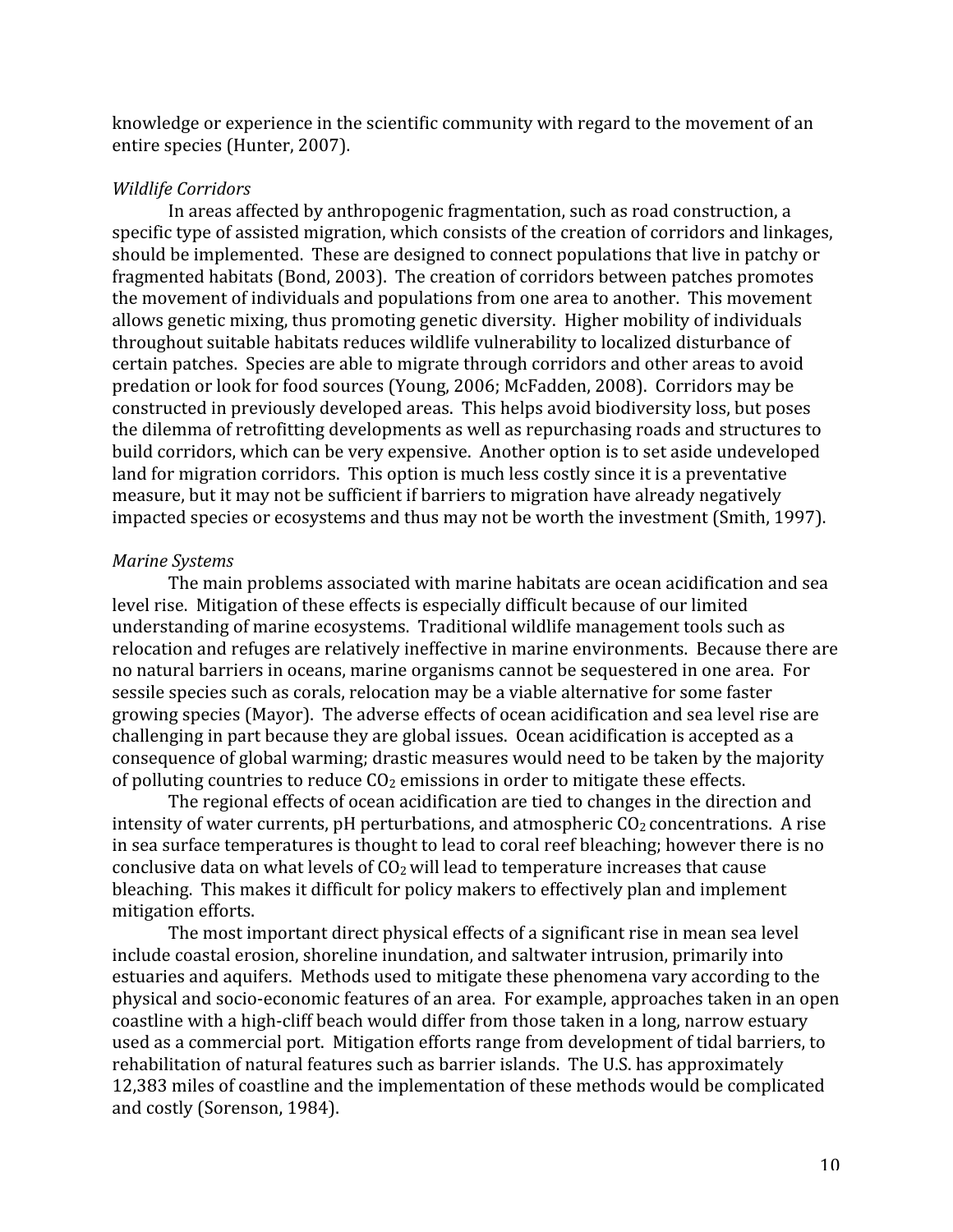## **Measuring
the
Success
of
the
Global
Warming
Wildlife
Survival
Act**

Mere implementation of these wildlife plans will not ensure that efforts to improve adaptation
will
be
successful.

The
Act
establishes
a
framework
of
research
tools
and
policy initiatives to protect wildlife and their habitats against the negative impacts of climate change.

In
order
to
evaluate
the
efficacy
of
this
framework,
it
is
necessary
to
define
success and
delineate
several
parameters
to
measure
the
outcomes.

The
goal
of
the
Act
is
defined as
recovery
of
a
species
compromised
by
climate
change
or
protection
of
a
species
against the impacts of climate change. The Act should seek to avoid the pitfalls inherent in the ESA's definition of full recovery as the only measure of success. A recovered species exhibits an increase in the number of stable or growing populations, a decrease in threats against
the
population,
and
low
risks
of
extinction.

However,
survival
alone
is
an unsuitable
measure
of
success.

Benchmark
goals
for
both
species
and
habitat
preservation should
be
established
as
well.

Demographic
considerations
such
as
the
size
of
the population,
age
structure,
and
sex
ratios
must
also
be
evaluated.

Habitat
integrity
and other
threats
such
as
an
increase
in
the
number
of
predators
must
also
be
taken
into account (Campbell, 2002). A cumulative assessment of all of these factors will allow for a more
complete
picture
of
a
population's
status
(Primack,
2004).

Effective monitoring techniques are needed in order to assess the parameters for a population.

A
variety
of
techniques
can
be
employed
for
this
purpose.

The
capture‐mark‐ recapture (CMR) method involves tagging animals, releasing them, and then capturing the same animals again (Pradel, 1996). DNA-based CMR is a similar process, but researchers use DNA from hair or other samples to identify animals. This method has the benefit of being non-invasive and does not require physical capture (Schwartz, 2007). Another DNAbased
method
of
monitoring
involves
studying
mitochondrial
DNA
and
variable
genes
to analyze
the
scope
of
a
species'
distribution
(Hedrick,
1992).

Lastly,
since
it
is
impossible
to monitor
all
species
in
an
ecosystem,
an
indicator
species
can
be
monitored
in
order
to assess
the
condition
of
an
ecosystem
and
other
associated
species.

This
is
accomplished through
monitoring
the
species'
interactions
within
the
ecosystem
or
with
other
species (Lindenmayer,
1999).

The ESA serves as a model for the measurement of success of the Act, since many of the
same
metrics
of
success
will
be
employed.

The
ESA
seeks
to
measure
recovery
of
a species
in
response
to
Endangered
Species
listing
and
subsequent
protective
policies. Likewise, the Act will gauge recovery or protection of a species in response to the negative effects of climate change. The success of the ESA is challenged by its requirement to be measured
on
a
long
time
scale
and
by
its
methods
of
data
collection
(Suckling,
2006).

The Act
will
encounter
the
same
data
collection
and
interpretation
difficulties
as
the
ESA.

## **Case
Study:
American
pika**

American pikas are small terrestrial mammals that live on the rock-strewn talus slopes
of
mountains.

Rocks
on
these
slopes
provide
shade
for
relief
from
high temperatures
and
protection
from
predators.

The
home
range
of
the
pika
is
especially small, usually only 800 meters in radius. Pikas have dense fur, which prevents them from dissipating
heat
easily
(Grayson,
2005).

All
of
these
factors
make
American
pikas vulnerable to the effects of global warming. Found as low as 7,800 feet in 1910, pikas now cannot
be
found
below
9,500
feet
in
Yosemite
National
Park
(Niijhuis,
2005).

While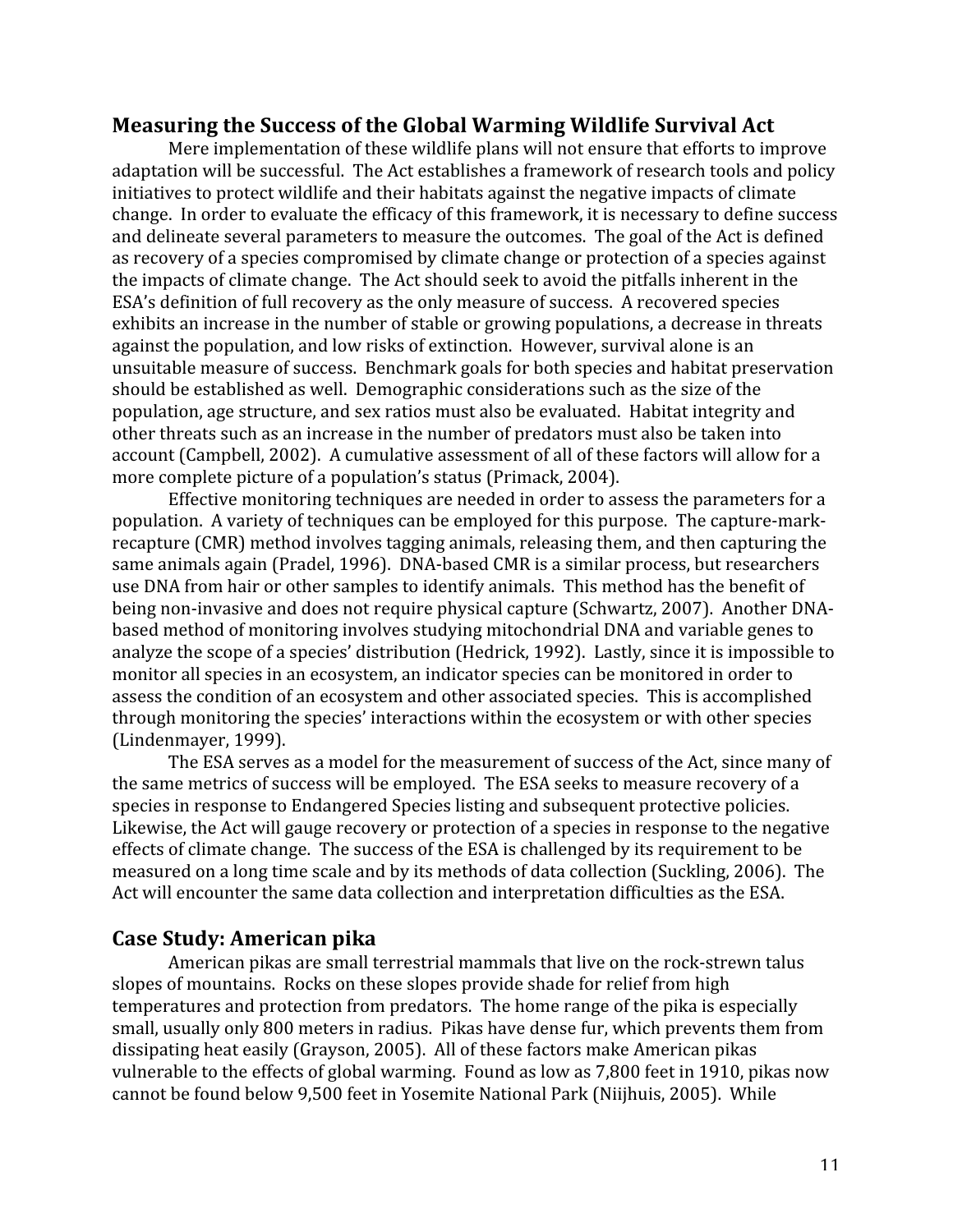scientists
expected
mountain
species
would
simply
move
up
mountain
slopes
as temperatures
warmed,
the
pika
is
not
making
the
move
successfully
due
to
its
limited dispersal
ability
and
lack
of
suitable
habitat.

In
the
mountains
of
the
Great
Basin,
a warming of 3<sup>o</sup>C is predicted to cause the loss of 9-62% of all mountain species and the extinction of three out of fourteen pika populations throughout the region. Seven of the twenty‐five
documented
pika
populations
in
the
Great
Basin
were
extinct
by
the
end
of
the 20th
century
(Beever,
2003).

Pikas are highly active throughout the year so they must gather and store vegetation throughout
the
summer
for
over‐winter
survival.

However,
warm
temperatures
force pikas
to
retreat
into
cool,
shady
areas,
reducing
the
amount
of
time
spent
collecting
food.

If they remain active in warmer temperatures this can lead to direct thermal stress. Pikas are unable to survive even six hours in temperatures of 25°C when they cannot behaviorally thermoregulate
by
retreating
to
the
shade.

This
also
affects
their
ability
to
migrate
to better
habitats
because
they
cannot
migrate
through
lower
elevation
valleys
to
access
other suitable
habitat.

Early
maturation
of
vegetation
associated
with
increased
temperatures can
also
affect
food
availability
(Grayson,
2005;
Beever,
2003).

Scientists are especially concerned about the loss of the pika because it has been likened to the "canary in the coal mine" of climate change's effect on wildlife. Scientists had assumed that alpine and sub-alpine systems were not at risk from human activities because of
their
extreme
isolation.

As
the
pikas
were
locally
abundant,
the
response
of
these populations
is
a
direct
signal
of
changes
in
these
ecosystems.

Thus,
alterations
of distribution of the pika population are directly driven by anthropogenic climate change and attendant impacts on vegetation. The extinction of pika could also have a cascading effect on
its
predators
such
as
the
ermine,
eagles,
foxes,
and
bears
(Beever,
2003).

One suggested solution for the American pika is to relocate entire populations to more
northern
regions,
such
as
Canada.

Pika
populations
are
appropriate
for
relocation because
warming
has
rendered
their
habitats
unsuitable,
and
they
are
unable
to
relocate without human intervention (Bertrand, 2008). The proposal is controversial because of the
considerable
risks
associated
with
the
introduction
of
a
new
species.

Pikas
may
carry pests
and
pathogens,
or
they
may
become
an
invasive
species
in
their
new
habitat.

The significant cost of relocation is also a concern, especially because such efforts have variable results.

While
the
relocation
of
the
American
pika
may
be
risky,
the
costs
should
be weighed
against
possible
extinction
(Hoegh‐Guldberg,
2008).

## **Case
Study:
Hawaiian
Coral
Reefs**

Coral reefs are among the most productive and diverse ecosystems on Earth. Reefs are
large
structures
made
of
calcium
carbonate,
deposited
over
thousands
of
years.

They serve
as
important
habitat
for
many
marine
species,
providing
food,
shelter,
and
breeding grounds
(Hickman,
1998).

Coral
reefs
also
contribute
\$6,057
per
hectare
per
year
in ecosystem
services,
mainly
through
disturbance
regulation,
recreation,
and
food production
(Costanza,
1997).
In
2002,
coral
reefs
contributed
\$360
million
to
the
GDP
of Hawaii (NOAA, 2008). Reefs are subject to a number of climate change threats including elevated
sea
surface
temperature
and
ocean
acidification.

Coral
bleaching
events
have been
increasing
across
the
globe
since
the
1980s,
occurring
more
often
and
becoming
more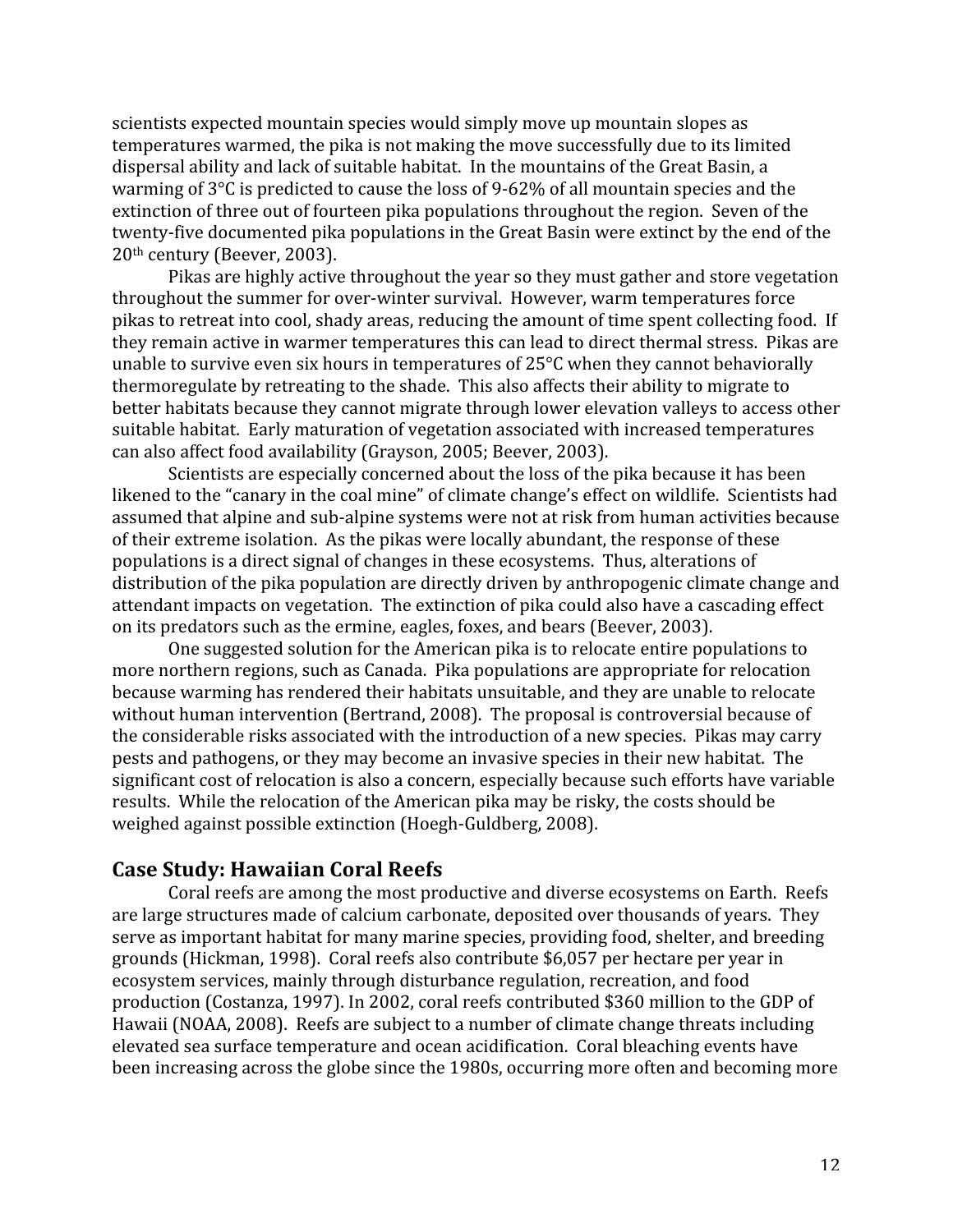widespread.

These
bleaching
events
are
a
direct
result
of
increased
sea
surface temperatures
caused
by
anthropogenic
climate
change
(Jokiel,
2004).

In
the
summers
of
1996
and
2002,
coral
reefs
off
the
coast
of
Hawaii
suffered
major bleaching events due to an average sea surface temperature increase of 11<sup>o</sup>C (Jokiel, 2004). Mutualistic algae called zooxanthellae live in the coral tissue, where they produce sugars and nutrients from solar energy, providing 95% of the metabolic requirements of the host. When temperatures exceed summer maxima by 1 to 2°C for 3-4 weeks, the zooxanthellae may
die
or
be
expelled
(Hickman,
1998).

The
loss
of
these
algae
is
termed
coral
bleaching. There
is
high
mortality
among
bleached
corals.

Some
coral
may
survive
and
recover
the zooxanthellae but the system will still show reduced growth, calcification, and fecundity. Increasing
acidification
can
also
lead
to
decreased
coral
calcification.

Under
acidified conditions, the reef will either continue to reproduce, with reduced skeletal density, making
it
more
susceptible
to
breakage,
or
use
more
energy
for
calcification
and
less
for reproduction. In either case, the result is a loss of productivity in the reef system. The losses of corals themselves also harm the other species that use the reefs as a habitat and nurseries
(Jokiel,
2004).

As
explained
above,
traditional
conservation
techniques
such
as
assisted
migration are
not
practical
for
assisting
coral
in
adaptation
to
climate
change,
except
in
very
limited circumstances
(Mayor).

There
is
no
current
solution
for
assisting
coral
reefs
in
adapting
to climate
change.

The
research
component
of
the
Act
is
so
important
because
of
the
need
to address
these
types
of
issues.

## **Conclusions**

Anthropogenic climate change is already affecting wildlife in the United States. Movements of habitat range both northward, and upward in altitude as well as the advancements
of
seasonal
events
such
as
migrations
are
just
the
beginning.

Without
some form of intervention, 15-37% of species will be committed to extinction. The Global Warming Wildlife Survival Act seeks to aid wildlife in adapting to the effects of climate change.

The
Act
seeks
to
devise
a
national
strategy
for
dealing
with
this
issue,
and
provides funding for increased research. While traditional methods of wildlife conservation will be used
in
these
efforts
the
Act
provides
funding
for
increased
research
to
develop
better adaptive strategies. Wildlife and their habitats provide critical ecosystem services for humans. The Act will help to preserve these systems in the face of the ever-growing threat to
biodiversity
from
climate
change.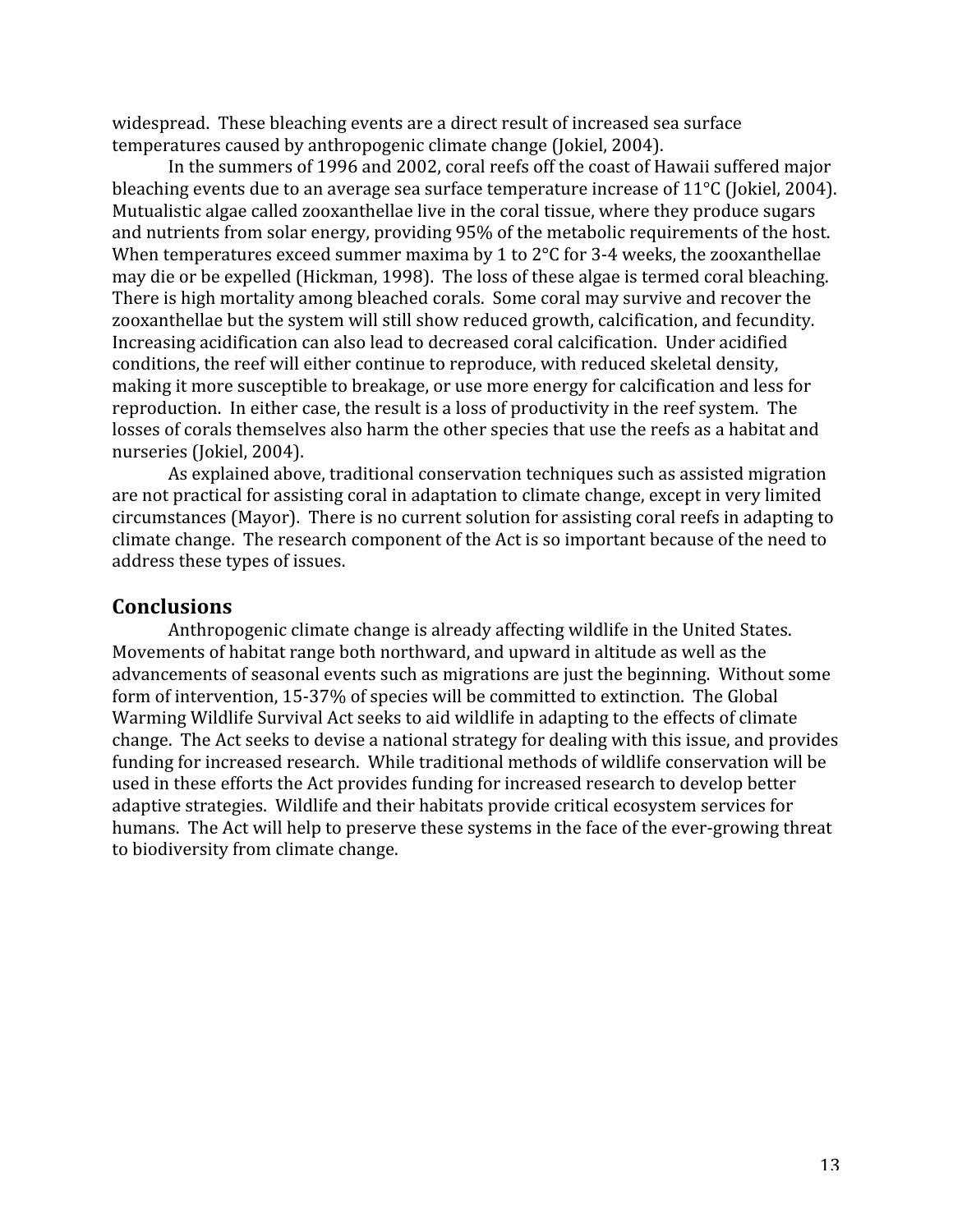## **Works
Cited**

- Bertrand,
Pierre
(2008,
July
22).
Professor
suggests
method
to
move
threatened
species. *The
Daily
Texan*.
- Bond,
M.
(2003).
Principles
of
Wildlife
Corridor
Design.
- Caldeira,
K.,
M.
E.
Wickett.
(2003).
Anthropogenic
carbon
and
ocean
pH. *Nature,* 425*,*365.
- Campbell,
S.
J.
(2002).
An
assessment
of
monitoring
efforts
in
endangered
species recovery
plans. *Ecological
Applications ,
12*(3),
674‐681.
- Centers
for
Disease
Control
&
Prevention.
Background:
Virus
History
&
Distribution. Division
of
Vector‐borne
Infectious
Disease:
West
Nile
Virus,
Accessed:
08 August
2008,
Last
Revised:
06
April
2004. http://www.cdc.gov/ncidod/dvbid/westnile/background.htm.
- Costanza, R. R. (1997). The value of the world's ecosystem services and natural capital. *Nature ,
387*,
253‐259.
- Driscoll,
C.
G.
(2001). *Acid
Rain
Revisited:
Advances
in
scientific
understanding
since the
passage
of
the
1970
and
1990
Clean
Air
Act
Amendments.*Hubbard
Brook Research
Foundation.
Science
Links
Publication.
- GAO.
(2007). *Climate
Change:
Agencies
Should
Develop
Guidance
for
Addressing
the Effects
on
Federal
Lands
and
Water
Resources.*Washington,
D.C.:
United
States General
Accountability
Office.
- Harley, M. (1999). *Impacts on Wildlife Change*. UK: The Royal Society for the Protection of Birds.
- Hoegh-Guldberg, O., L. Hughes, S. McIntyre, D. B. Lindenmayer, C. Parmesan, H. P. Possingham, and C. D. Thomas (2008). Assisted Colonization and Rapid Climate Change. *Science,
321*,
345‐346.
- Houghton, J. (1997). Global Warming: The Complete Briefing. UK: Cambridge University Press.
- Hunter,
M.
L.
(2007).
Climate
Change
and
Moving
Species:
Furthering
the
Debate
on Assisted
Colonization. *Conservation
Biology ,
21*(5),
1356‐1358.
- Intergovernmental
Panel
on
Climate
Change.
(2002). *Climate
Change
and* Biodiversity, *IPCC Technical Paper V.* Cambridge: Cambridge University Press.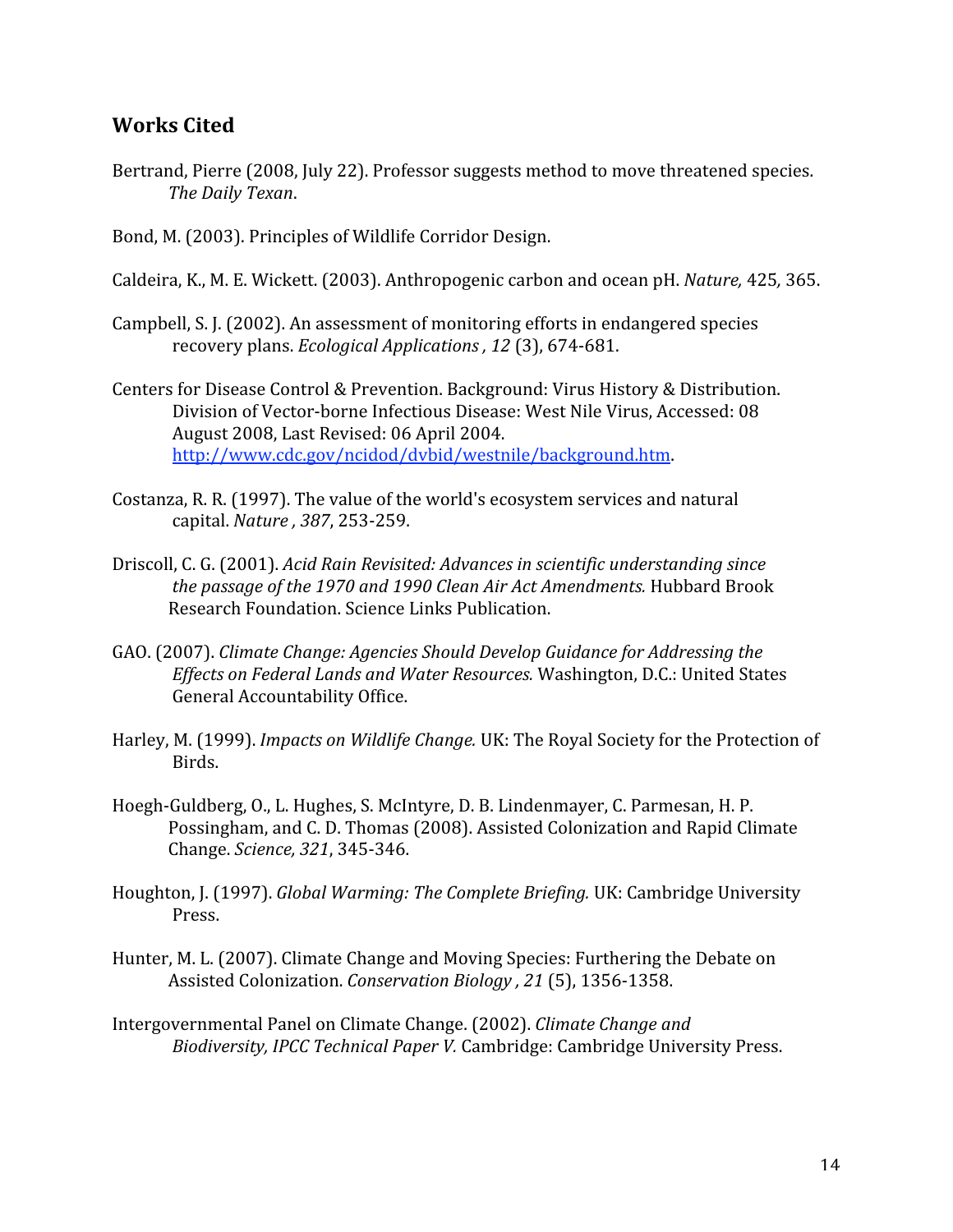- Intergovernmental
Panel
on
Climate
Change,
Working
Group
II.
(2007). *Climate Change
2007:
Impacts,
Adaptation,
and
Vulnerability
.*UK:
Cambridge University
Press.
- Lindenmayer,
D.
(1999).
Future
directions
for
biodiversity
conservation
in
managed forests:
Indicator
species,
impact
studies,
and
monitoring
programs. *Forest Ecology
and
Management ,
115*(2),
277‐287.
- Mayor, P. Z.-S. (n.d.). Using Global Positioning Systems to Monitor Elkhorn Coral, Acropora
palmat,
at
Buck
Reef
National
Monument,
U.S.
Virgin
Islands. *Technology
for
Resource
Management*,
376‐378.
- McFadden,
K.
(Summer
2008)
ENVP
U6110.001
ECOLOGY
AND
BIODIVERSITY. Columbia
University,
New
York,
NY.
- National
Oceanic
and
Atmospheric
Administration.
Extreme
Events:
Coral
Bleaching. Accessed
August
5,
2008. http://www.economics.noaa.gov/?goal=ecosystems&file=events/coral.
- Parmesan,
C.
(2006).
Ecological
and
Evolutionary
Responses
to
Recent
Climate Change. *The
Annual
Review
of
Ecology,
Evolution,
and
Systematics ,
37*,
637‐669.
- Pradel,
R.
(1996).
Utilization
of
capture‐mark
recapture
for
the
study
of
recruitment and
population
growth
rate. *Biometrics ,
52*(2),
703‐709.
- Primack,
R.
B.
(2004). *A
primer
of
conservation
biology.*Sunderland:
Sinauer Associates,
Inc.
- Rohlf,
D.
J.
(2005).
Six
Biological
Reasons
Why
the
Endangered
Species
Act
Doesn't Work‐
And
What
To
Do
About
It. *Conservation
Biology ,
5*,
273‐282.
- Schwartz,
M.
G.
(2007).
Genetic
monitoring
as
promising
tool
for
conservation
and management. *Trends
in
Ecology
and
Evolution ,
22*(1),
25‐33.

Smith,
J.
B.
(1997).
Setting
Priorities
for
Adapting
to
Climate
Change. *Global
Environmental Change ,
7*(3),
251‐264.

- Sorenson,
R.
R.
(1984).
Control
of
erosion,
inundation,
and
salinity
intrusion
caused by sea-level rise. In M. B. Titus, Greenhouse Effect and Sea Level Rise. New York, NY: Van
Nostrand
Reinhold.
- Suckling, K. (2006). *Measuring the success of the Endangered Species Act: Recovery trends
in
the
Northeastern
United
States.*Tucson:
Center
for
Biological Diversity.

Thomas,
e.
a.
(2004).
Extinction
risk
from
climate
change. *Nature ,
427*,
145‐148.